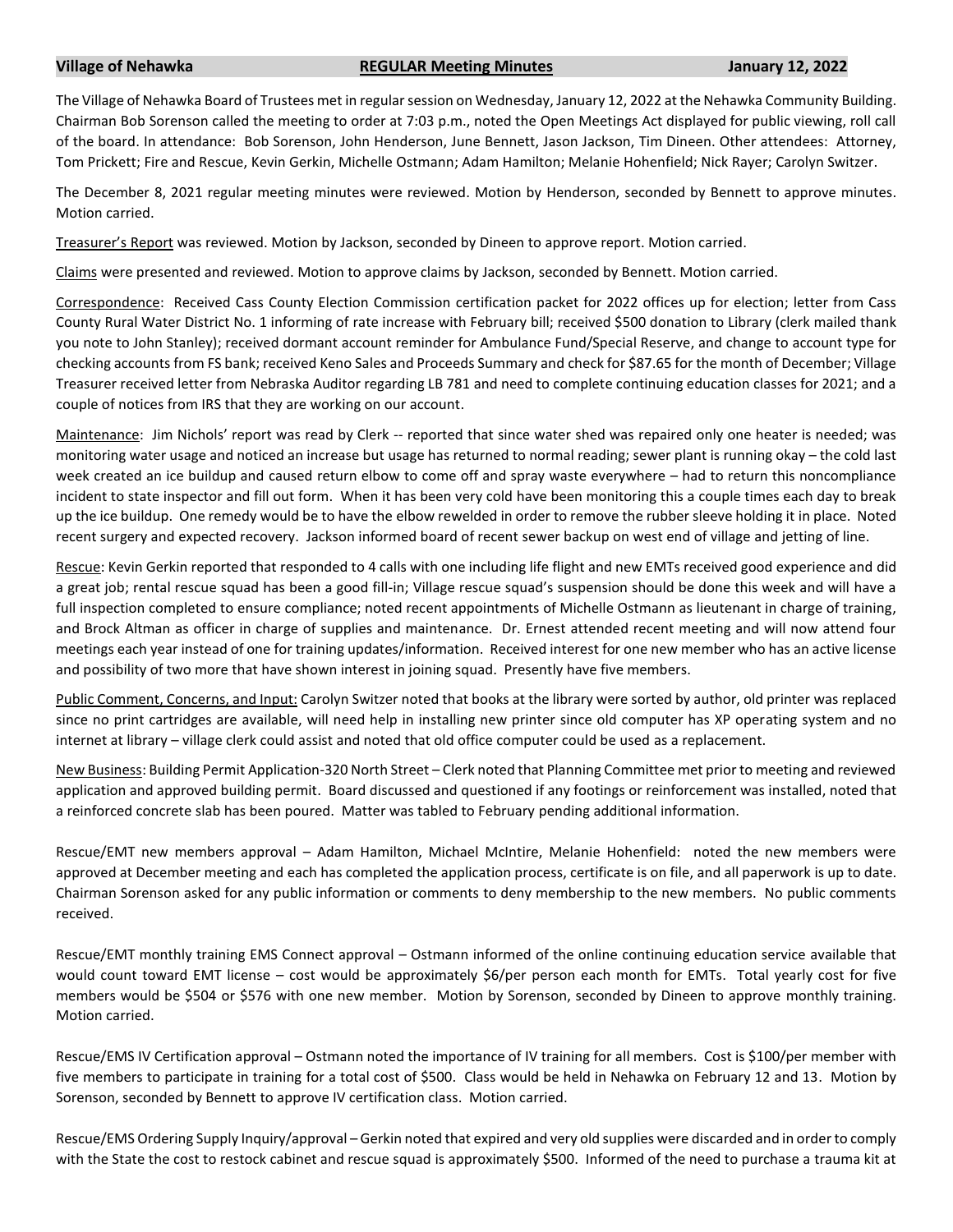a later date. Resolution 2015-42 was read which addressed ordering supplies to be in State compliance. Motion by Bennett, seconded by Henderson approve restocking rescue squad. Motion carried.

Late Fee removal request – 513 Washington Ave –Email request was read, account information reviewed, noted reason for late payment. After discussion, by lack of motion, no action was taken by board.

Ambulance Fund/Special Reserve Account allocation from Ambulance Checking Account/dormant fee – noted recent bank notice for account inactivity and dormant fee of \$4/month if no activity in next three months. Discussed need of the savings account and moving funds to Ambulance Checking if no restrictions on moving funds – Clerk to check with bank. Motion by Sorenson, seconded by Henderson to dissolve savings account and move funds to checking account pending no restrictions. Motion carried.

Camera sewer lines appointment-Spring 2022 – Discussed and reviewed service charges by Johnson Service Company. Henderson to contact company to determine total charges. Matter was tabled to February.

General Account – Clerk presented current balance and anticipated deposits in January and will monitor account.

Old Business: Water Account – Salary allocation to General Account continuance – Noted that \$1,045 is transferred monthly which reflects a percentage of maintenance and clerk's salaries. No action to discontinue monthly transfer.

Readable Water Meters update – Bennett informed that two meters will be installed this Friday and possibility of one more installation. Noted the need to replace three located in a pit and to find one curb stop. Clerk thanked Bennett for organizing the installation process.

Rescue-EMT Constitution/Bylaws Adoption: still working on finalizing the document. Matter was tabled to February.

Floodplain Ordinance – presented and discussed ordinance reflects FEMA guidelines. Motion by Henderson, seconded by Bennett to approve Floodplain Ordinance. Motion carried. Attorney will forward to State for review and approval and then Board will need to adopt ordinance.

Any other business pertinent to Village Operation: Jackson noted that concrete patch by church and park will need to be fixed this Spring. Gerkin inquired about changing EMT billing previously started by former Captain. He will research and continue process. Board reviewed and discussed customer balance summary. Noted customers to receive disconnect notice and inform one customer regarding paying balance due.

Motion by Henderson, seconded by Bennett to adjourn at 9:15 p.m. Motion carried.

## **CLAIMS – JANUARY 2022**

| <b>Account</b> | Vendor                         | <b>Description</b>                               | <b>Balance</b> |
|----------------|--------------------------------|--------------------------------------------------|----------------|
| <b>GENERAL</b> | <b>Bob Sorenson</b>            | 4th Quarter 2021 Trustee Salary                  | 120.00         |
|                | Jason Jackson                  | 4th Quarter 2021 Trustee Salary                  | 90.00          |
|                | John Henderson                 | 4th Quarter 2021 Trustee Salary                  | 120.00         |
|                | June Bennett                   | 4th Quarter 2021 Trustee Salary                  | 120.00         |
|                | Tim Dineen                     | 4th Quarter 2021 Trustee Salary                  | 60.00          |
|                | Jimmy Nichols-Salary           | Salary - Maintenance                             | 2,173.51       |
|                | Patricia Neu-Salary            | Salary - Clerk/Treasurer                         | 670.23         |
|                | Patricia Neu-Exp               | Envelopes/postage stamps/Continuing Ed<br>Course | 145.79         |
|                | <b>Cass County Treasurer</b>   | Real Estate Tax 2021 - Wood Bldg at Park         | 28.38          |
|                | <b>Frontier Cooperative</b>    | Fuel - maintenance pickup                        | 146.00         |
|                | Lengemann & Assoc              | Prepare Budget / Waiver Request                  | 3,750.00       |
|                | Meeske Auto Parts              | 1 oil - 10W30                                    | 9.00           |
|                | Nebraska Dept of Rev-Form W-3N | Reconciliation of Income Tax WH 2021             | 0.00           |
|                | Nebraska Dept of Rev-Form 941N | Withholding Tax - 2021 Qtr 4                     | 164.00         |
|                | Nebraska UC Fund               | Unemployment Ins - 2021 Qtr 4                    | 5.40           |